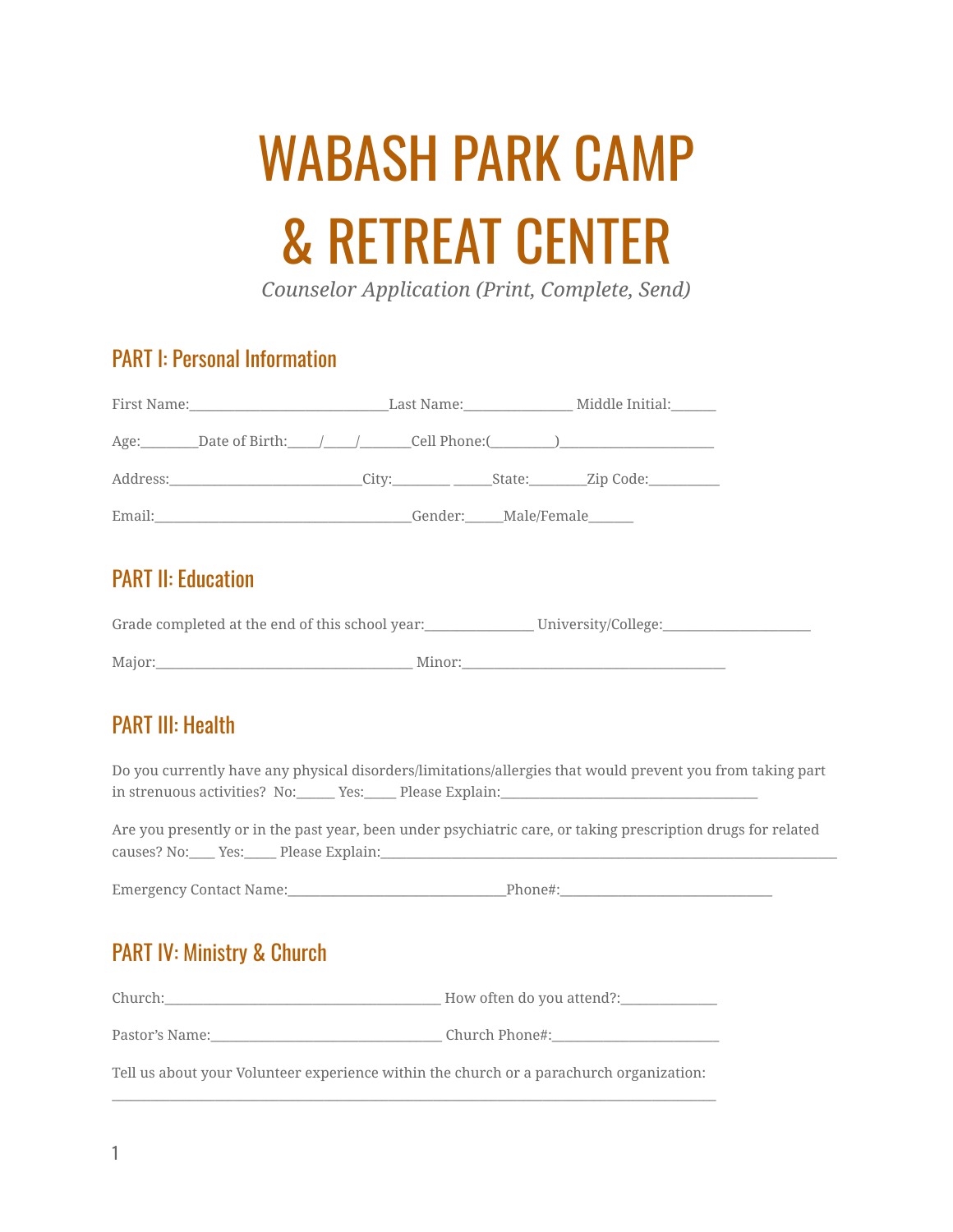#### PART V: Employment/Volunteer History

List Employers/Volunteer Work starting with the most recent:

| Dates: | _Employer:_ | Phone: |
|--------|-------------|--------|
|        |             |        |
| Dates: |             | Phone: |

\_\_\_\_\_\_\_\_\_\_\_\_\_\_\_\_\_\_\_\_\_\_\_\_\_\_\_\_\_\_\_\_\_\_\_\_\_\_\_\_\_\_\_\_\_\_\_\_\_\_\_\_\_\_\_\_\_\_\_\_\_\_\_\_\_\_\_\_\_\_\_\_\_\_\_\_\_\_\_\_\_\_\_\_\_\_\_\_\_\_\_\_\_\_\_\_\_\_\_\_\_\_\_\_\_\_\_\_\_\_\_\_\_

\_\_\_\_\_\_\_\_\_\_\_\_\_\_\_\_\_\_\_\_\_\_\_\_\_\_\_\_\_\_\_\_\_\_\_\_\_\_\_\_\_\_\_\_\_\_\_\_\_\_\_\_\_\_\_\_\_\_\_\_\_\_\_\_\_\_\_\_\_\_\_\_\_\_\_\_\_\_\_\_\_\_\_\_\_\_\_\_\_\_\_\_\_\_\_\_\_\_\_\_\_\_\_\_\_\_\_\_\_\_\_\_\_ \_\_\_\_\_\_\_\_\_\_\_\_\_\_\_\_\_\_\_\_\_\_\_\_\_\_\_\_\_\_\_\_\_\_\_\_\_\_\_\_\_\_\_\_\_\_\_\_\_\_\_\_\_\_\_\_\_\_\_\_\_\_\_\_\_\_\_\_\_\_\_\_\_\_\_\_\_\_\_\_\_\_\_\_\_\_\_\_\_\_\_\_\_\_\_\_\_\_\_\_\_\_\_\_\_\_\_\_

\_\_\_\_\_\_\_\_\_\_\_\_\_\_\_\_\_\_\_\_\_\_\_\_\_\_\_\_\_\_\_\_\_\_\_\_\_\_\_\_\_\_\_\_\_\_\_\_\_\_\_\_\_\_\_\_\_\_\_\_\_\_\_\_\_\_\_\_\_\_\_\_\_\_\_\_\_\_\_\_\_\_\_\_\_\_\_\_\_\_\_\_\_\_\_\_\_\_\_\_\_\_\_\_\_\_\_\_\_\_\_\_\_ \_\_\_\_\_\_\_\_\_\_\_\_\_\_\_\_\_\_\_\_\_\_\_\_\_\_\_\_\_\_\_\_\_\_\_\_\_\_\_\_\_\_\_\_\_\_\_\_\_\_\_\_\_\_\_\_\_\_\_\_\_\_\_\_\_\_\_\_\_\_\_\_\_\_\_\_\_\_\_\_\_\_\_\_\_\_\_\_\_\_\_\_\_\_\_\_\_\_\_\_\_\_\_\_\_\_\_\_\_\_\_\_\_

Have you ever been disciplined or fired? No: Ves: Please explain:

#### PART VI: Job Skills and Training

Describe any of your skills that would be beneficial to this position:

List any Special Training or Certifications:

Do you have a current CPR Certification?No:\_\_Yes:\_\_When does it expire?\_\_\_\_\_\_\_\_\_

#### PART VII: References

Please provide the attached reference forms to your Pastor or Youth Pastor. Make sure to put your name at the top of the form

#### PART VIII: Legal & General Information

Have you ever been convicted of a crime, or have any criminal charges pending against you in any jurisdiction?No:\_\_\_\_Yes:\_\_Please Explain:\_\_\_

Have you ever been involved in substantial abuse or neglect of children or adults under the laws of this or any other state of the United States?No:\_\_\_\_Yes:\_\_\_Please Explain:\_\_\_\_\_\_\_\_\_\_\_\_\_\_\_

Have you been found in a disciplinary board final decision to have sexually abused or exploited any minor?

No: Yes: Please Explain: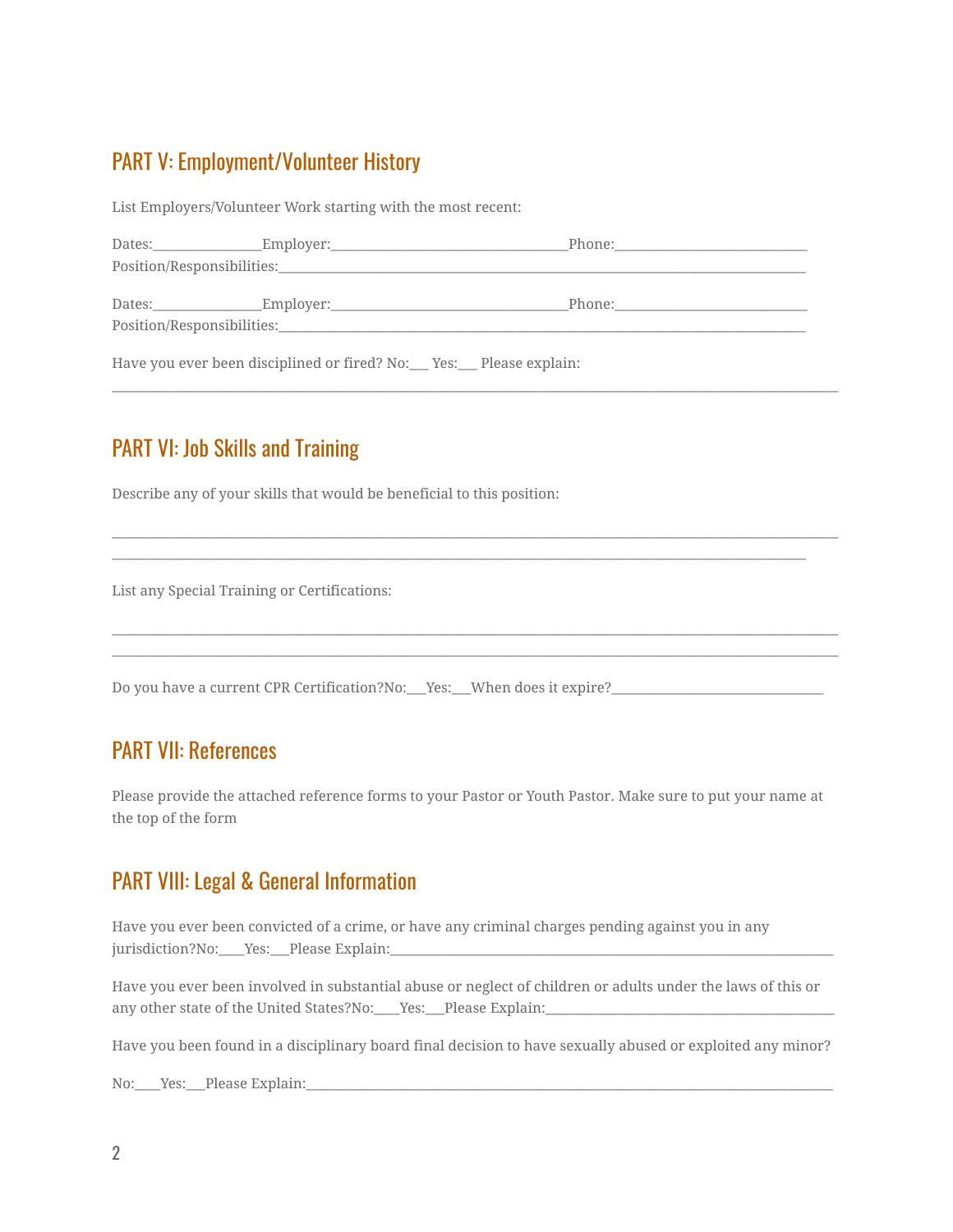| Do you use tobacco products or marijuana?No: Yes: Please Explain:                                 |
|---------------------------------------------------------------------------------------------------|
| Do you partake in any alcoholic beverages: No: _____ Yes: ____ Please Explain: _                  |
| Do you expose yourself to print, video, or internet pornography?No: _____Yes: ____Please Explain: |

\_\_\_\_\_\_\_\_\_\_\_\_\_\_\_\_\_\_\_\_\_\_\_\_\_\_\_\_\_\_\_\_\_\_\_\_\_\_\_\_\_\_\_\_\_\_\_\_\_\_\_\_\_\_\_\_\_\_\_\_\_\_\_\_\_\_\_\_\_\_\_\_\_\_\_\_\_\_\_\_\_\_\_\_\_\_\_\_\_\_\_\_\_\_\_\_\_\_\_\_\_\_\_\_\_\_\_\_\_\_\_\_

\_\_\_\_\_\_\_\_\_\_\_\_\_\_\_\_\_\_\_\_\_\_\_\_\_\_\_\_\_\_\_\_\_\_\_\_\_\_\_\_\_\_\_\_\_\_\_\_\_\_\_\_\_\_\_\_\_\_\_\_\_\_\_\_\_\_\_\_\_\_\_\_\_\_\_\_\_\_\_\_\_\_\_\_\_\_\_\_\_\_\_\_\_\_\_\_\_\_\_\_\_\_\_\_\_\_\_\_\_\_\_\_\_ \_\_\_\_\_\_\_\_\_\_\_\_\_\_\_\_\_\_\_\_\_\_\_\_\_\_\_\_\_\_\_\_\_\_\_\_\_\_\_\_\_\_\_\_\_\_\_\_\_\_\_\_\_\_\_\_\_\_\_\_\_\_\_\_\_\_\_\_\_\_\_\_\_\_\_\_\_\_\_\_\_\_\_\_\_\_\_\_\_\_\_\_\_\_\_\_\_\_\_\_\_\_\_\_\_\_\_\_\_\_\_\_\_

\_\_\_\_\_\_\_\_\_\_\_\_\_\_\_\_\_\_\_\_\_\_\_\_\_\_\_\_\_\_\_\_\_\_\_\_\_\_\_\_\_\_\_\_\_\_\_\_\_\_\_\_\_\_\_\_\_\_\_\_\_\_\_\_\_\_\_\_\_\_\_\_\_\_\_\_\_\_\_\_\_\_\_\_\_\_\_\_\_\_\_\_\_\_\_\_\_\_\_\_\_\_\_\_\_\_\_\_\_\_\_\_\_ \_\_\_\_\_\_\_\_\_\_\_\_\_\_\_\_\_\_\_\_\_\_\_\_\_\_\_\_\_\_\_\_\_\_\_\_\_\_\_\_\_\_\_\_\_\_\_\_\_\_\_\_\_\_\_\_\_\_\_\_\_\_\_\_\_\_\_\_\_\_\_\_\_\_\_\_\_\_\_\_\_\_\_\_\_\_\_\_\_\_\_\_\_\_\_\_\_\_\_\_\_\_\_\_\_\_\_\_\_\_\_\_\_

\_\_\_\_\_\_\_\_\_\_\_\_\_\_\_\_\_\_\_\_\_\_\_\_\_\_\_\_\_\_\_\_\_\_\_\_\_\_\_\_\_\_\_\_\_\_\_\_\_\_\_\_\_\_\_\_\_\_\_\_\_\_\_\_\_\_\_\_\_\_\_\_\_\_\_\_\_\_\_\_\_\_\_\_\_\_\_\_\_\_\_\_\_\_\_\_\_\_\_\_\_\_\_\_\_\_\_\_\_\_\_\_\_

\_\_\_\_\_\_\_\_\_\_\_\_\_\_\_\_\_\_\_\_\_\_\_\_\_\_\_\_\_\_\_\_\_\_\_\_\_\_\_\_\_\_\_\_\_\_\_\_\_\_\_\_\_\_\_\_\_\_\_\_\_\_\_\_\_\_\_\_\_\_\_\_\_\_\_\_\_\_\_\_\_\_\_\_\_\_\_\_\_\_\_\_\_\_\_\_\_\_\_\_\_\_\_\_\_\_\_\_\_\_\_

\_\_\_\_\_\_\_\_\_\_\_\_\_\_\_\_\_\_\_\_\_\_\_\_\_\_\_\_\_\_\_\_\_\_\_\_\_\_\_\_\_\_\_\_\_\_\_\_\_\_\_\_\_\_\_\_\_\_\_\_\_\_\_\_\_\_\_\_\_\_\_\_\_\_\_\_\_\_\_\_\_\_\_\_\_\_\_\_\_\_\_\_\_\_\_\_\_\_\_\_\_\_\_\_\_\_\_\_\_\_\_\_\_

\_\_\_\_\_\_\_\_\_\_\_\_\_\_\_\_\_\_\_\_\_\_\_\_\_\_\_\_\_\_\_\_\_\_\_\_\_\_\_\_\_\_\_\_\_\_\_\_\_\_\_\_\_\_\_\_\_\_\_\_\_\_\_\_\_\_\_\_\_\_\_\_\_\_\_\_\_\_\_\_\_\_\_\_\_\_\_\_\_\_\_\_\_\_\_\_\_\_\_\_\_\_\_\_\_\_

### PART IX: Spiritual

How and When did you come to Christ?

From your perspective, What is the Bible?

What are you doing on a daily basis to grow your faith?

What Spiritual Gifts do you have that would be beneficial in your role as a Camp Counselor?\_\_\_\_\_\_\_\_\_\_\_\_\_\_\_\_\_\_\_

#### PART X: Availability

#### 2022 Camp Dates

| <b>Counselor Training</b> | June $1 - 4$ | Counselors    |  |
|---------------------------|--------------|---------------|--|
| Explorer Camp I           | June 6 - 11  | Grades 4 - 6  |  |
| Adv/Sum Camp I            | June 13 - 18 | Grades 7 - 8  |  |
| Adv. II/Sum. II Camps     | July 11 - 16 | Grades 7 - 12 |  |
| Explorer II Camp          | June 20 - 25 | Grades 4 - 6  |  |
| Base Camp                 | July $7 - 9$ | Grades 1 - 3  |  |
|                           |              |               |  |

Are there any dates you would need off during the summer?

\*Preference will be given to applicants available for the whole summer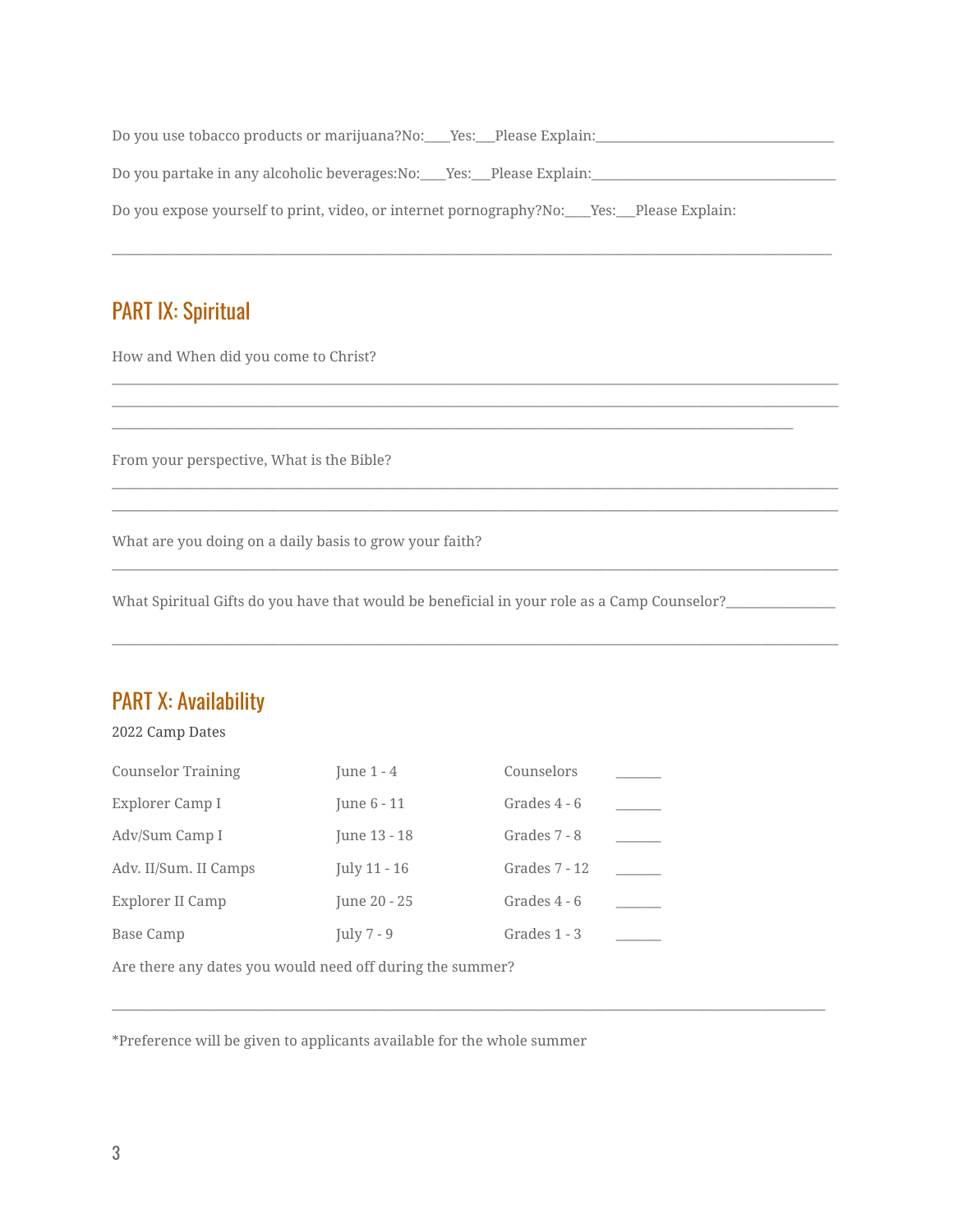### Commitment of Applicant

I understand that if I am employed and if any statement herein is not true, I may be released immediately. If I am released, I will be paid only through the day of release.

I understand that if employed, I will be required to abide by all camp policies, standards, and regulations, as they are declared from time to time. I further understand that if employed, when my employment is terminated I must return all of the employer's property in my custody before I am entitled to final payment of any amounts due me on separation.

I hereby authorize Wabash Park Camp and Retreat Center to contact all prior employers and any references listed herein to verify all information provided and to obtain any and all information related to my character and past work performance. I further hereby release all references and prior employers from any liability for information provided in good faith.

I hereby affirm that I have carefully read and agree with the Free Methodist Church's Statement of Faith, a copy which is attached to this application form. I understand that, if at any time subsequent to employment, I no longer agree with theFree Methodist Church's Statement of Faith or I exhibit conduct which is contrary to the statement, or I fail to meet the minimum requirements of the position, I may be disqualified from employment.

I affirm that I have neither been convicted of nor am I the subject of, pending charges for any offense involving actual or attempted child abuse or sexual molestation in any jurisdiction.

I recognize that as a condition of my employment, I will be required to consent to and or furnish to Wabash Park Camp and Retreat Center criminal records check from the National Crimes Index Service or other appropriate federal and/or state law enforcement agency and I consent to do so, realizing the importance of promoting the Employer's ability to protect its workers and those whom it serves.

I understand that this is an application for employment and that no employment contract is being offered.

I hereby affirm and acknowledge, by signing immediately below, that all of the information provided and all of my answers to the foregoing questions are true and complete, and that any misrepresentation or omission may be grounds for rejection or if later employed, dismissal.

\_\_\_\_\_\_\_\_\_\_\_\_\_\_\_\_\_\_\_\_\_\_\_\_\_\_\_\_\_\_\_\_\_\_\_\_\_\_\_\_\_\_\_\_\_\_\_\_\_\_\_\_\_\_ \_\_\_\_\_\_\_\_\_\_\_\_\_\_\_\_\_\_\_\_\_\_\_\_\_

Signature of Applicant Date

 $\mathcal{L}_\text{max}$  and  $\mathcal{L}_\text{max}$  and  $\mathcal{L}_\text{max}$  and  $\mathcal{L}_\text{max}$  and  $\mathcal{L}_\text{max}$ 

Printed Name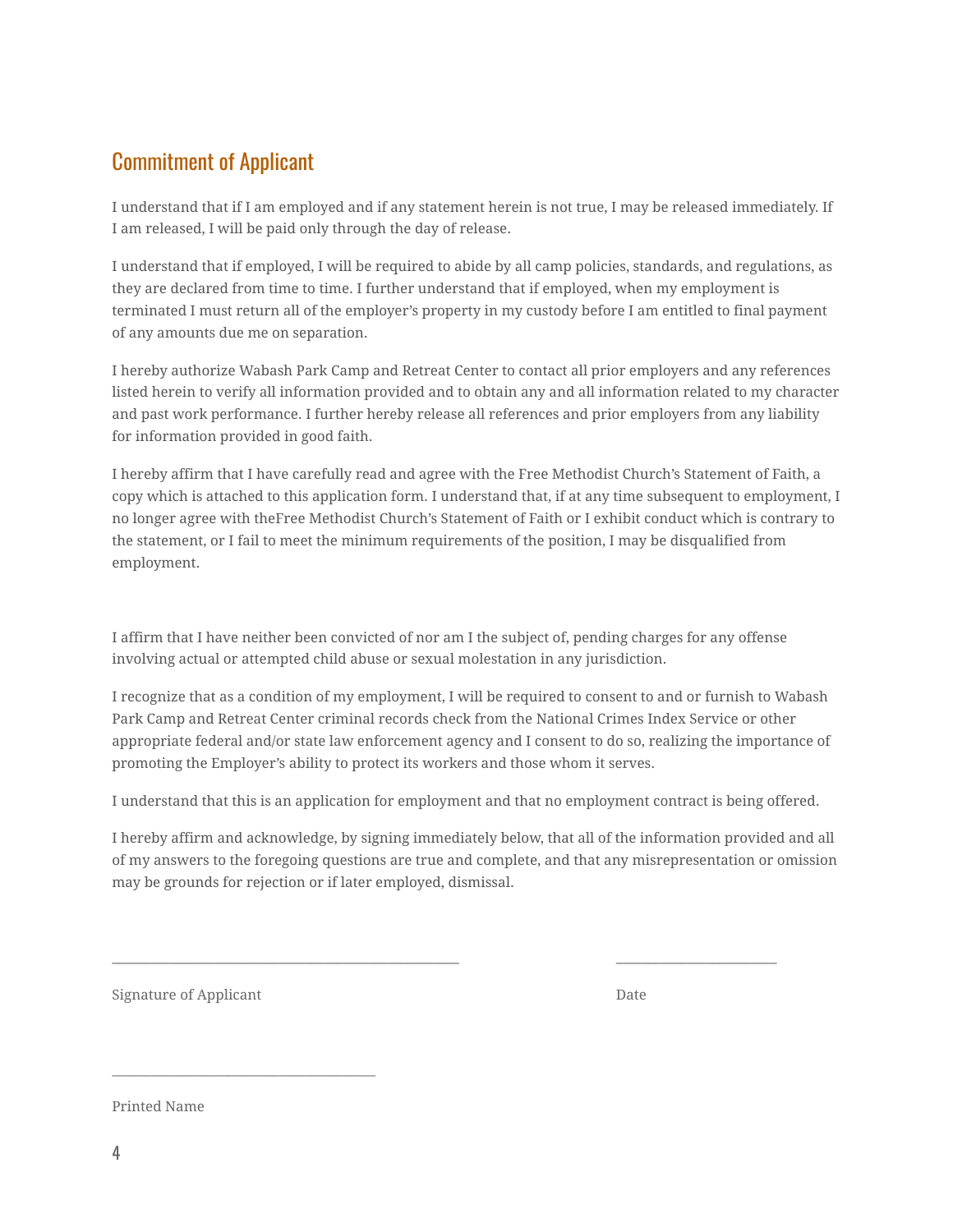#### FINAL INSTRUCTIONS

Please print this full document. After completed, please send via one of the addresses below. Make sure to give the recommendation form to either your Pastor or Youth Pastor/ leader for them to return separately.

Wabash Park Camp & Retreat Center

Attention: Penny Jones

1062 S Pershing Ave

Indianapolis, IN 46221

 $-OR-$ 

Email:

[PennyCamp27@gmail.com](mailto:PennyCamp27@gmail.com)

#### **STATEMENT OF FAITH OF THE FREE METHODIST CHURCH**

We believe the Bible is God's written Word, uniquely inspired by the Holy Spirit. It bears unerring witness to Jesus Christ, the Living Word. The Bible has authority over all human life.

We believe that there is one God, eternally existent in three Persons: Father, Son, and Holy Spirit.

We believe in the deity of our Lord Jesus Christ, in His virgin birth, in His sinless life, in His miracles, in His vicarious and atoning death through His shed blood, in His bodily resurrection, in His ascension to the right hand of the Father and in His personal return in power and glory.

We believe that for the salvation of lost and sinful man regeneration by the Holy Spirit is absolutely essential.

We believe in the present ministry of the Holy Spirit by whose indwelling the Christian is enabled to live a godly life.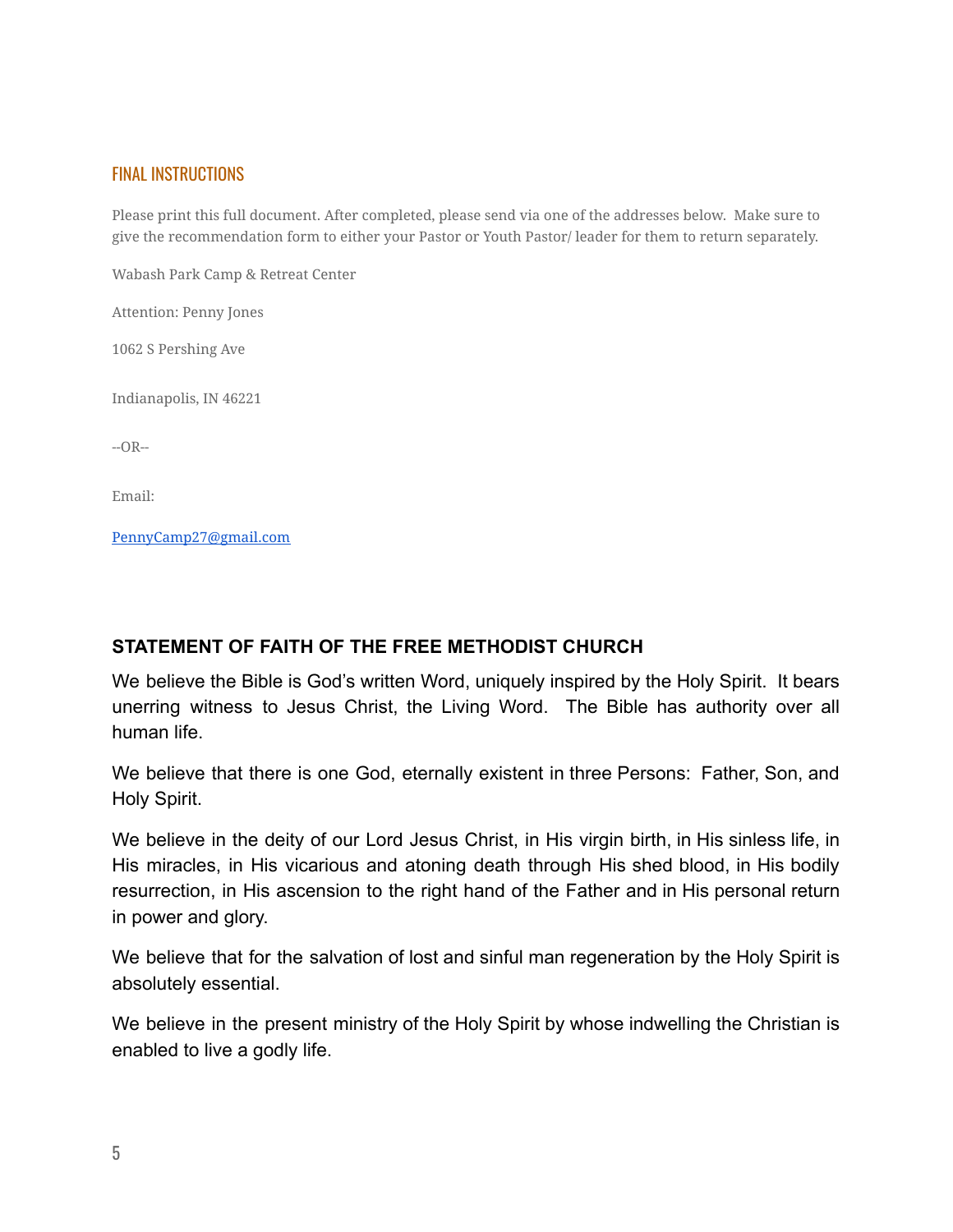We believe in the resurrection of both the saved and the lost; they that are saved unto the resurrection of life and they that are lost unto the resurrection of damnation.

We believe in the spiritual unity of believers in our Lord Jesus Christ.

## Recommendation for Camp Counselor at Wabash Park Camp & Retreat Center

To be completed by a Pastor or Youth Pastor/Leader

Applicant's Name: \_\_\_\_\_\_\_\_\_\_\_\_\_\_\_\_\_\_\_\_\_\_\_\_\_\_\_\_\_\_\_\_\_\_\_\_\_\_\_\_

The above named person is applying for a staff position at Wabash Park Camp and Retreat Center. It is of great importance to us to obtain objective and valid statements from persons who have some personal knowledge of the applicant's ability and characteristics. The early return of this form will be appreciated as it will expedite the processing of this candidate's application. Any information which you may give us will be regarded as strictly confidential.

In what capacity do you know the applicant? \_\_\_\_\_\_\_\_\_\_\_\_\_\_\_\_\_\_\_\_\_\_\_\_\_\_\_\_\_\_\_\_\_\_\_\_\_\_\_\_\_\_\_\_\_\_\_\_\_\_\_\_\_\_\_\_\_\_\_\_\_\_\_\_\_ How long have you known the applicant? \_\_\_\_\_\_\_\_\_\_\_\_\_\_\_\_\_\_\_\_\_\_\_\_\_\_\_\_\_\_\_\_\_\_\_\_\_\_\_\_\_\_\_\_\_\_\_\_\_\_\_\_\_\_\_\_\_\_\_\_\_\_\_\_\_\_\_\_\_ Does the lifestyle of the Applicant reflect a walk with Christ?\_\_\_\_\_\_\_\_\_\_\_\_\_\_\_\_\_

\_\_\_\_\_\_\_\_\_\_\_\_\_\_\_\_\_\_\_\_\_\_\_\_\_\_\_\_\_\_\_\_\_\_\_\_\_\_\_\_\_\_\_\_\_\_\_\_\_\_\_\_\_\_\_\_\_\_\_\_\_\_\_\_\_\_\_\_\_\_\_\_\_\_\_\_\_\_\_\_\_\_\_\_\_\_\_\_\_\_\_\_\_\_\_\_\_\_\_\_\_\_\_\_\_\_\_\_\_\_\_\_\_

\_\_\_\_\_\_\_\_\_\_\_\_\_\_\_\_\_\_\_\_\_\_\_\_\_\_\_\_\_\_\_\_\_\_\_\_\_\_\_\_\_\_\_\_\_\_\_\_\_\_\_\_\_\_\_\_\_\_\_\_\_\_\_\_\_\_\_\_\_\_\_\_\_\_\_\_\_\_\_\_\_\_\_\_\_\_\_\_\_\_\_\_\_\_\_\_\_\_\_\_\_\_\_\_\_\_\_\_\_\_\_\_\_ \_\_\_\_\_\_\_\_\_\_\_\_\_\_\_\_\_\_\_\_\_\_\_\_\_\_\_\_\_\_\_\_\_\_\_\_\_\_\_\_\_\_\_\_\_\_\_\_\_\_\_\_\_\_\_\_\_\_\_\_\_\_\_\_\_\_\_\_\_\_\_\_\_\_\_\_\_\_\_\_\_\_\_\_\_\_\_\_\_\_\_\_\_\_\_\_\_\_\_\_\_\_\_\_\_\_\_\_\_\_\_\_\_

\_\_\_\_\_\_\_\_\_\_\_\_\_\_\_\_\_\_\_\_\_\_\_\_\_\_\_\_\_\_\_\_\_\_\_\_\_\_\_\_\_\_\_\_\_\_\_\_\_\_\_\_\_\_\_\_\_\_\_\_\_\_\_\_\_\_\_\_\_\_\_\_\_\_\_\_\_\_\_\_\_\_\_\_\_\_\_\_\_\_\_\_\_\_\_\_\_\_\_\_\_\_\_\_\_\_\_\_\_\_\_\_\_ \_\_\_\_\_\_\_\_\_\_\_\_\_\_\_\_\_\_\_\_\_\_\_\_\_\_\_\_\_\_\_\_\_\_\_\_\_\_\_\_\_\_\_\_\_\_\_\_\_\_\_\_\_\_\_\_\_\_\_\_\_\_\_\_\_\_\_\_\_\_\_\_\_\_\_\_\_\_\_\_\_\_\_\_\_\_\_\_\_\_\_\_\_\_\_\_\_\_\_\_\_\_\_\_\_\_\_\_\_\_\_\_\_

\_\_\_\_\_\_\_\_\_\_\_\_\_\_\_\_\_\_\_\_\_\_\_\_\_\_\_\_\_\_\_\_\_\_\_\_\_\_\_\_\_\_\_\_\_\_\_\_\_\_\_\_\_\_\_\_\_\_\_\_\_\_\_\_\_\_\_\_\_\_\_\_\_\_\_\_\_\_\_\_\_\_\_\_\_\_\_\_\_\_\_\_\_\_\_\_\_\_\_\_\_\_\_\_\_\_\_\_\_\_\_\_\_

\_\_\_\_\_\_\_\_\_\_\_\_\_\_\_\_\_\_\_\_\_\_\_\_\_\_\_\_\_\_\_\_\_\_\_\_\_\_\_\_\_\_\_\_\_\_\_\_\_\_\_\_\_\_\_\_\_\_\_\_\_\_\_\_\_\_\_\_\_\_\_\_\_\_\_\_\_\_\_\_\_\_\_\_\_\_\_\_\_\_\_\_\_\_\_\_\_\_\_\_\_\_\_\_\_\_\_\_\_\_\_\_\_ \_\_\_\_\_\_\_\_\_\_\_\_\_\_\_\_\_\_\_\_\_\_\_\_\_\_\_\_\_\_\_\_\_\_\_\_\_\_\_\_\_\_\_\_\_\_\_\_\_\_\_\_\_\_\_\_\_\_\_\_\_\_\_\_\_\_\_\_\_\_\_\_\_\_\_\_\_\_\_\_\_\_\_\_\_\_\_\_\_\_\_\_\_\_\_\_\_\_\_\_\_\_\_\_\_\_\_\_\_\_\_\_\_

How regularly does the applicant attend church?\_\_\_\_\_\_\_\_\_\_\_\_\_\_\_\_\_\_\_\_\_\_\_\_\_\_\_\_\_\_\_\_\_ Does the applicant appear to be growing in his/her Christian Experience? Please Explain.

Does the applicant take an active interest in Christian service? Please Explain.

What is the Applicants approach to leadership responsibilities?\_\_\_\_\_\_\_\_\_\_\_\_\_\_\_\_\_

How does the Applicant deal with conflict in his/her Youth Group or Small Group?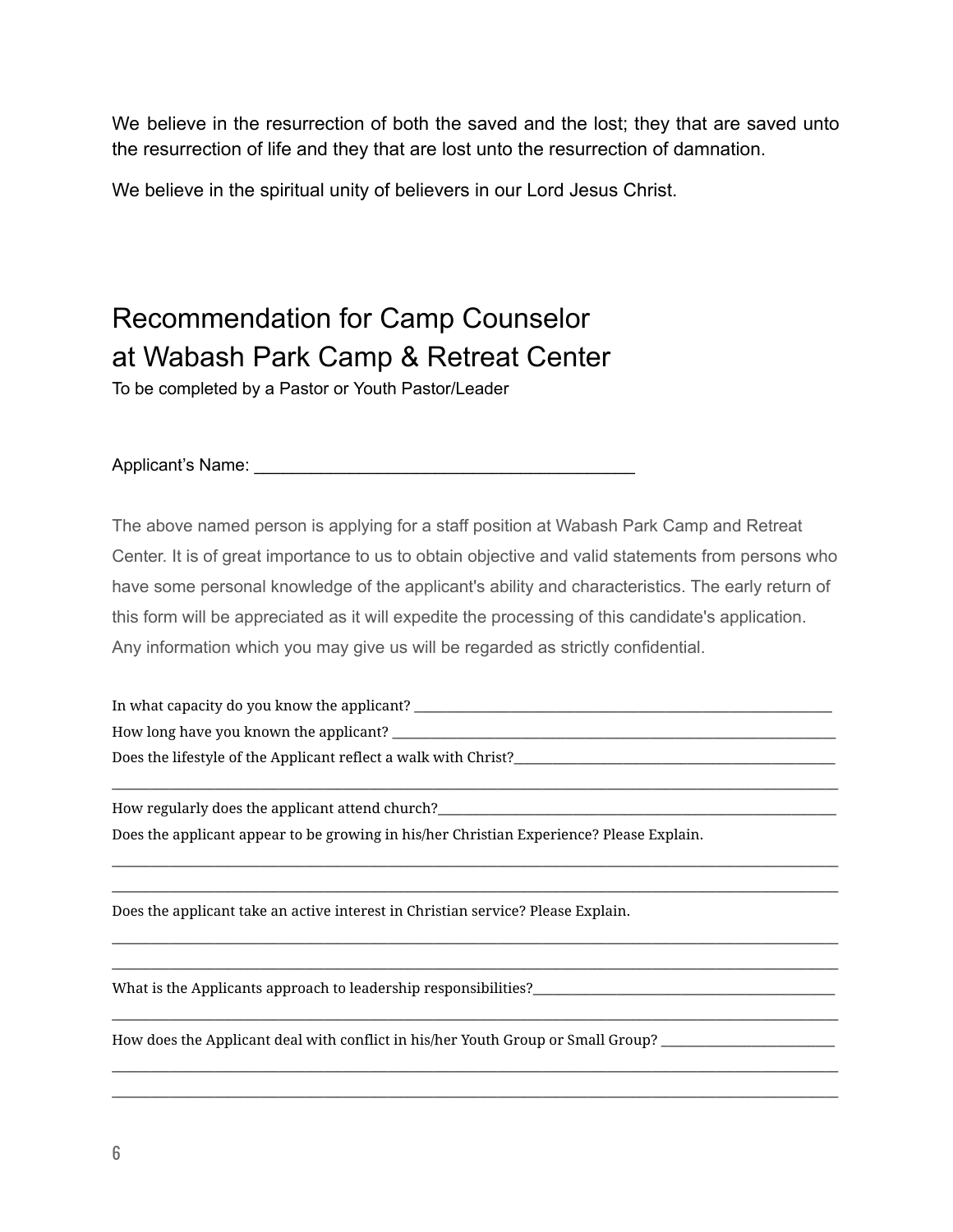Rate this Applicant's ability to be Flexible:

Not flexible 1—————————————————-5 Very flexible

**Please indicate which statement best describes the applicant in relation to each characteristic listed below. \***

|                                        | Most of the Time | Some of the Time | Not Often | <b>Hardly Ever</b> |
|----------------------------------------|------------------|------------------|-----------|--------------------|
| Able to follow instructions            |                  |                  |           |                    |
| Loyal                                  |                  |                  |           |                    |
| Outgoing and friendly                  |                  |                  |           |                    |
| An able leader of others               |                  |                  |           |                    |
| Consistent in Christian testimony      |                  |                  |           |                    |
| Disciplined in personal habits         |                  |                  |           |                    |
| Enthusiastic                           |                  |                  |           |                    |
| Able to adjust to different situations |                  |                  |           |                    |
| Able to cope with other's problems     |                  |                  |           |                    |
| Easily offended                        |                  |                  |           |                    |
| Inclined to criticize others           |                  |                  |           |                    |
| Moody                                  |                  |                  |           |                    |
| Able to work without close supervision |                  |                  |           |                    |
| Able to work in a team situation       |                  |                  |           |                    |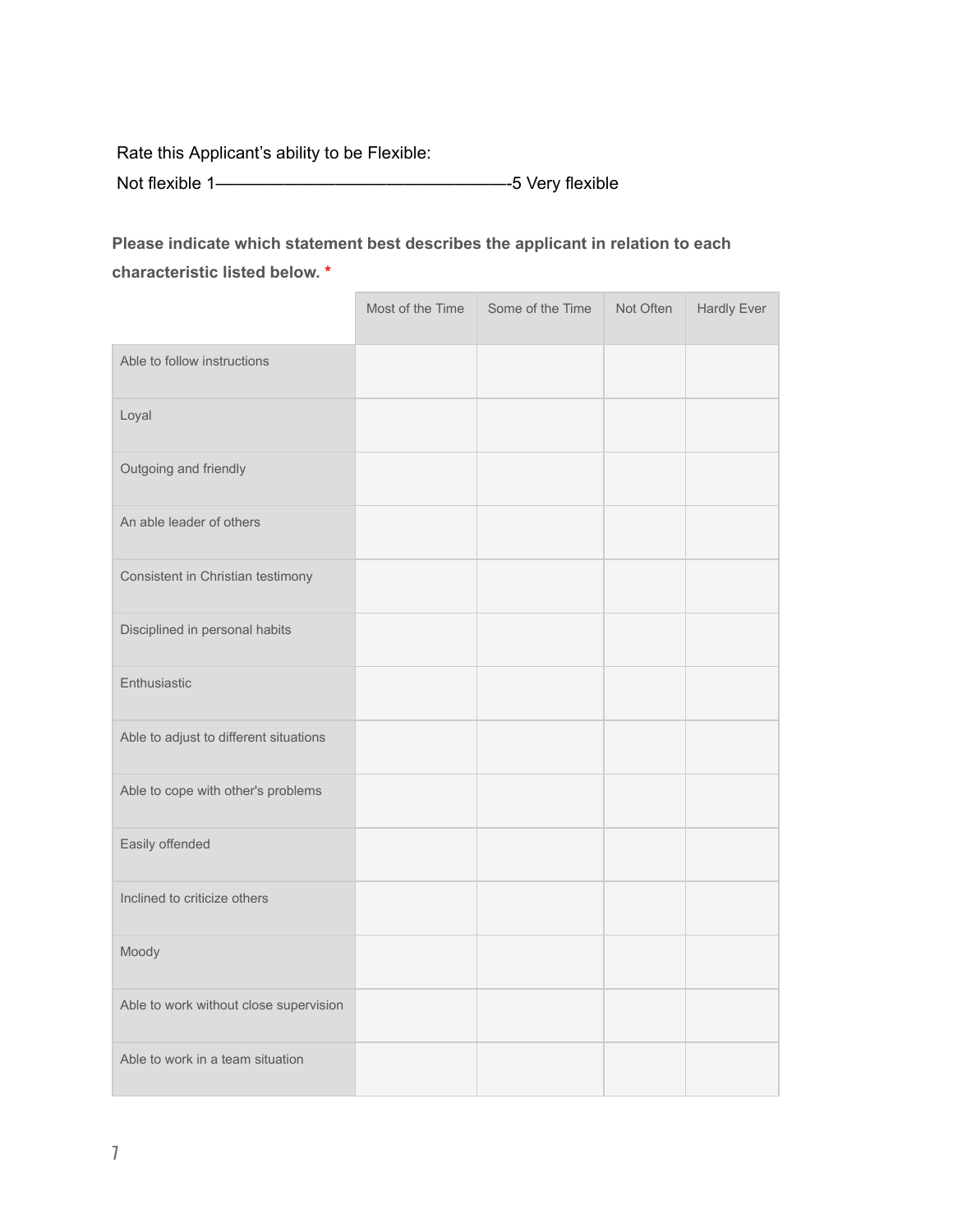| Makes wise choices |  |  |
|--------------------|--|--|
|                    |  |  |

#### **Please grade the applicant on the following characteristics and traits. Please evaluate the applicant in relationship to his/her own age group. \***

|                           | 1 - Superior | 2 - Above Average | 3 - Average | 4 - Weak |
|---------------------------|--------------|-------------------|-------------|----------|
| Positive role model       |              |                   |             |          |
| Tact                      |              |                   |             |          |
| Dependability             |              |                   |             |          |
| Judgement                 |              |                   |             |          |
| Punctuality               |              |                   |             |          |
| Sense of Humor            |              |                   |             |          |
| Initiative                |              |                   |             |          |
| Courtesy                  |              |                   |             |          |
| Initial Impression        |              |                   |             |          |
| Ability to make friends   |              |                   |             |          |
| Willingness               |              |                   |             |          |
| Attitude toward authority |              |                   |             |          |
| Attitude toward hard work |              |                   |             |          |
| Public speaking ability   |              |                   |             |          |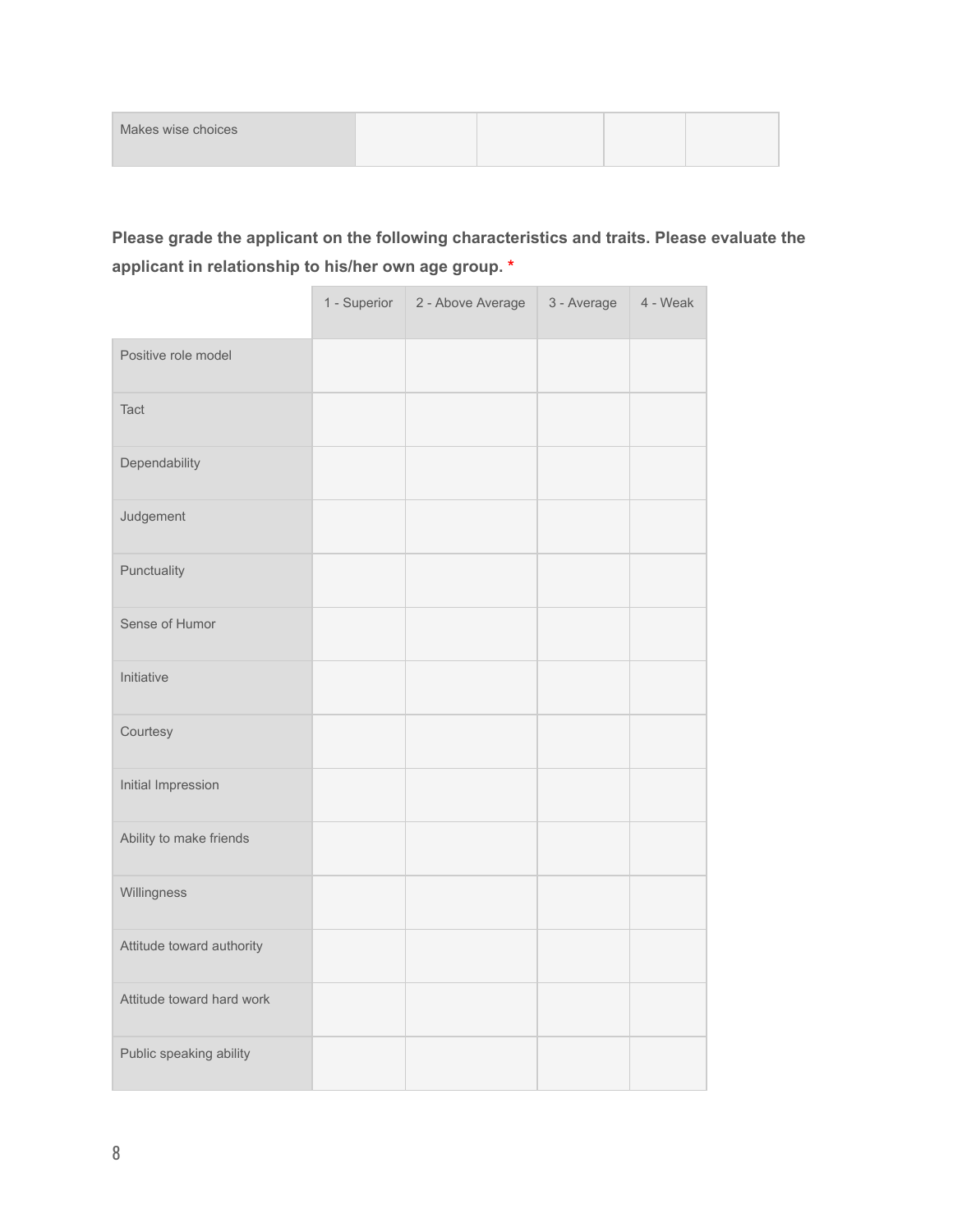| Honesty and personal integrity |  |  |
|--------------------------------|--|--|
|                                |  |  |

The Applicant would be employed as a camp counselor or working closely with minors. Would you consider the applicant qualified to counsel your child or teenager? If No, Please Explain.

\_\_\_\_\_\_\_\_\_\_\_\_\_\_\_\_\_\_\_\_\_\_\_\_\_\_\_\_\_\_\_\_\_\_\_\_\_\_\_\_\_\_\_\_\_\_\_\_\_\_\_\_\_\_\_\_\_\_\_\_\_\_\_\_\_\_\_\_\_\_\_\_\_\_\_\_\_\_\_\_\_\_\_\_\_\_\_\_\_\_\_\_\_\_\_\_\_\_\_\_\_\_\_\_\_\_\_\_\_\_\_\_ \_\_\_\_\_\_\_\_\_\_\_\_\_\_\_\_\_\_\_\_\_\_\_\_\_\_\_\_\_\_\_\_\_\_\_\_\_\_\_\_\_\_\_\_\_\_\_\_\_\_\_\_\_\_\_\_\_\_\_\_\_\_\_\_\_\_\_\_\_\_\_\_\_\_\_\_\_\_\_\_\_\_\_\_\_\_\_\_\_\_\_\_\_\_\_\_\_\_\_\_\_\_\_\_\_\_\_\_\_\_\_\_

| Have you any reason to suspect the Applicant of causing harm to or sexually exploiting children?_ |
|---------------------------------------------------------------------------------------------------|
| Please list one strength and one weakness of the Applicant:                                       |
|                                                                                                   |

Please check your choice of recommendation: \_\_\_\_\_\_ I strongly recommend \_\_\_\_\_\_ I recommend with some reservation \_\_\_\_\_\_I recommend \_\_\_\_\_\_ I do not recommend

\_\_\_\_\_\_\_\_\_\_\_\_\_\_\_\_\_\_\_\_\_\_\_\_\_\_\_\_\_\_\_\_\_\_\_\_\_\_\_\_\_\_\_\_\_\_\_\_\_\_\_\_\_\_\_\_\_\_\_\_\_\_\_\_\_\_\_\_\_\_\_\_\_\_\_\_\_\_\_\_\_\_\_\_\_\_\_\_\_\_\_\_\_\_\_\_\_\_\_\_\_\_\_\_\_\_\_\_\_\_\_\_\_

Please give your opinion on this applicant's overall suitability to work in a ministry setting such as Wabash Park Camp and Retreat Center.

\_\_\_\_\_\_\_\_\_\_\_\_\_\_\_\_\_\_\_\_\_\_\_\_\_\_\_\_\_\_\_\_\_\_\_\_\_\_\_\_\_\_\_\_\_\_\_\_\_\_\_\_\_\_\_\_\_\_\_\_\_\_\_\_\_\_\_\_\_\_\_\_\_\_\_\_\_\_\_\_\_\_\_\_\_\_\_\_\_\_\_\_\_\_\_\_\_\_\_\_\_\_\_\_\_\_\_\_\_\_\_\_\_ \_\_\_\_\_\_\_\_\_\_\_\_\_\_\_\_\_\_\_\_\_\_\_\_\_\_\_\_\_\_\_\_\_\_\_\_\_\_\_\_\_\_\_\_\_\_\_\_\_\_\_\_\_\_\_\_\_\_\_\_\_\_\_\_\_\_\_\_\_\_\_\_\_\_\_\_\_\_\_\_\_\_\_\_\_\_\_\_\_\_\_\_\_\_\_\_\_\_\_\_\_\_\_\_\_\_\_\_\_\_\_\_\_

| Your Information:                                                |                                                                                          |  |
|------------------------------------------------------------------|------------------------------------------------------------------------------------------|--|
|                                                                  |                                                                                          |  |
|                                                                  |                                                                                          |  |
|                                                                  | <u>,这就是我们的人,我们就是我们的人,我们就是我们的人,我们就是我们的人,我们就是我们的人,我们就是我们的人,我们就是我们的人,我们就是我们的人,我们</u> 能是我们的人 |  |
|                                                                  |                                                                                          |  |
| Thanks for mailing this reference to the following address ASAP: |                                                                                          |  |
| Wabash Park Camp and Retreat Center                              |                                                                                          |  |
| Attention: Penny Jones                                           | Email:                                                                                   |  |
|                                                                  | 304 E. County Road 650 S. - - - - OR-- PennyCamp27@gmail.com                             |  |